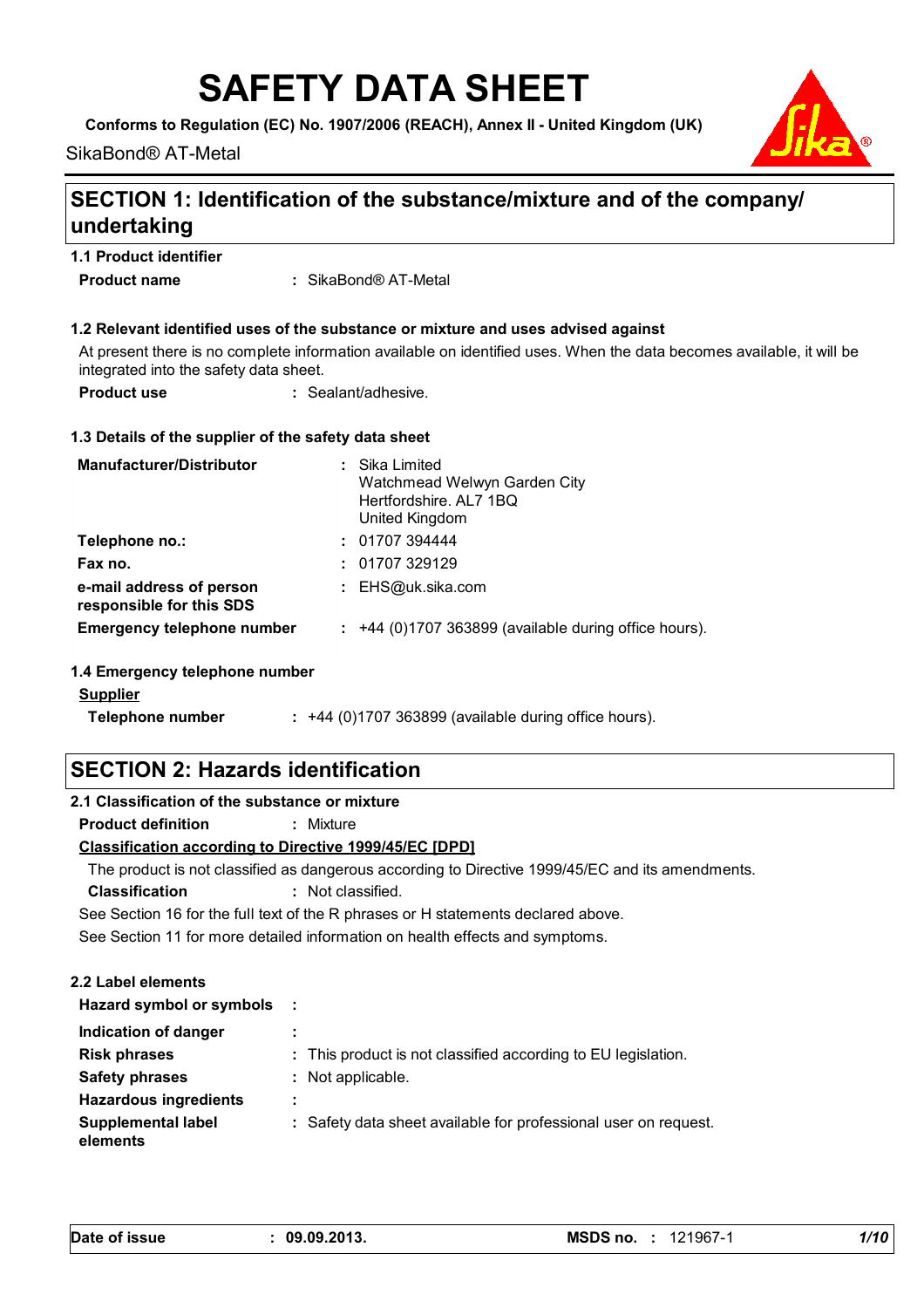*SikaBond® AT-Metal 09.09.2013 2/10*

### **SECTION 2: Hazards identification**

**:**

**Annex XVII - Restrictions on the manufacture, placing on the market and use of certain dangerous substances, mixtures and articles**

#### **Other hazards which do : not result in classification** : Not available. **2.3 Other hazards**

# **SECTION 3: Composition/information on ingredients**

**Substance/mixture Chemical family/**

**:**

**:** Filled, reactive Silan hybrid polymer

**Characteristics**

|                                                                                                           |                |                                                                                       | <b>Classification</b>                                                                              | <b>Type</b> |
|-----------------------------------------------------------------------------------------------------------|----------------|---------------------------------------------------------------------------------------|----------------------------------------------------------------------------------------------------|-------------|
| Product/ingredient name<br><b>Identifiers</b>                                                             | %              | 67/548/EEC                                                                            | <b>Regulation (EC) No.</b><br>1272/2008 [CLP]                                                      |             |
| Distillates (petroleum), hydrotreated middle<br>IEC: 265-148-2<br>ICAS: 64742-46-7<br>Index: 649-221-00-X | $>= 2.5 - 5.5$ | Xn: R65<br>See Section 16 for<br>the full text of the<br>R-phrases<br>declared above. | Asp. Tox. 1, H304<br>See Section 16 for the<br>full text of the H<br>statements declared<br>above. | $[1]$       |

There are no additional ingredients present which, within the current knowledge of the supplier and in the concentrations applicable, are classified as hazardous to health or the environment, are PBTs or vPvBs or have been assigned a workplace exposure limit and hence require reporting in this section.

Type

[1] Substance classified with a health or environmental hazard

[2] Substance with a workplace exposure limit

[3] Substance meets the criteria for PBT according to Regulation (EC) No. 1907/2006, Annex XIII

[4] Substance meets the criteria for vPvB according to Regulation (EC) No. 1907/2006, Annex XIII

[5] Substance of equivalent concern

Occupational exposure limits, if available, are listed in Section 8.

# **SECTION 4: First aid measures**

| 4.1 Description of first aid measures |                                                                                                                                                                                                                   |
|---------------------------------------|-------------------------------------------------------------------------------------------------------------------------------------------------------------------------------------------------------------------|
| Eye contact                           | : Immediately flush eyes with plenty of water, occasionally lifting the upper and lower<br>eyelids. Check for and remove any contact lenses. Continue to rinse for at least 10<br>minutes. Get medical attention. |
| <b>Inhalation</b>                     | : Get medical attention if symptoms occur.                                                                                                                                                                        |
| <b>Skin contact</b>                   | : Flush contaminated skin with plenty of water. Remove contaminated clothing and<br>shoes. Get medical attention if symptoms occur.                                                                               |
| Ingestion                             | : Do not induce vomiting unless directed to do so by medical personnel. Maintain an<br>open airway. Seek immediate medical attention.                                                                             |

#### **4.2 Most important symptoms and effects, both acute and delayed**

| Date of issue<br>MSDS no.<br>09.09.2013.<br>2/10<br>121967-1 |
|--------------------------------------------------------------|
|--------------------------------------------------------------|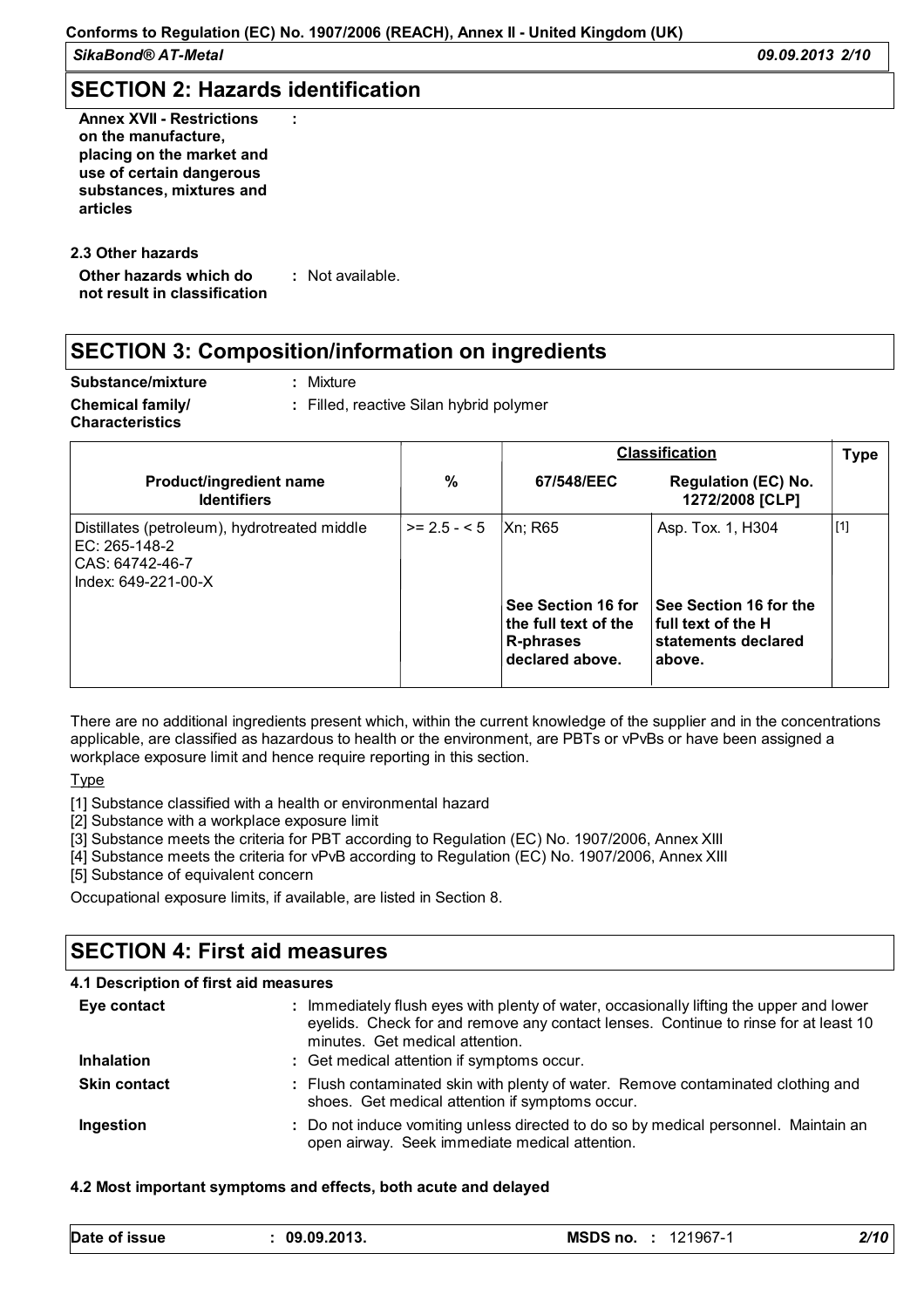*SikaBond® AT-Metal 09.09.2013 3/10*

### **SECTION 4: First aid measures**

| <b>Potential acute health effects</b> |                                                                                                                                                                          |
|---------------------------------------|--------------------------------------------------------------------------------------------------------------------------------------------------------------------------|
| Eye contact                           | : No known significant effects or critical hazards.                                                                                                                      |
| <b>Inhalation</b>                     | Exposure to decomposition products may cause a health hazard. Serious effects<br>may be delayed following exposure.                                                      |
| <b>Skin contact</b>                   | : No known significant effects or critical hazards.                                                                                                                      |
| Ingestion                             | : No known significant effects or critical hazards.                                                                                                                      |
| <u>Over-exposure signs/symptoms</u>   |                                                                                                                                                                          |
| Eye contact                           | : No specific data.                                                                                                                                                      |
| <b>Inhalation</b>                     | : No specific data.                                                                                                                                                      |
| <b>Skin contact</b>                   | : No specific data.                                                                                                                                                      |
| Ingestion                             | : No specific data.                                                                                                                                                      |
|                                       | 4.3 Indication of any immediate medical attention and special treatment needed                                                                                           |
| Notes to physician                    | : In case of inhalation of decomposition products in a fire, symptoms may be delayed.<br>The exposed person may need to be kept under medical surveillance for 48 hours. |
| <b>Specific treatments</b>            | : No specific treatment.                                                                                                                                                 |
|                                       |                                                                                                                                                                          |

### **SECTION 5: Firefighting measures**

| 5.1 Extinguishing media<br>Suitable extinguishing<br>media | : Use dry chemical, $CO2$ , water spray (fog) or foam.                                                                                      |
|------------------------------------------------------------|---------------------------------------------------------------------------------------------------------------------------------------------|
| Unsuitable extinguishing<br>media                          | : None known.                                                                                                                               |
|                                                            | 5.2 Special hazards arising from the substance or mixture                                                                                   |
| Hazards from the<br>substance or mixture                   | : In a fire or if heated, a pressure increase will occur and the container may burst.                                                       |
| <b>Hazardous thermal</b><br>decomposition products         | : Decomposition products may include the following materials:<br>carbon dioxide<br>carbon monoxide<br>nitrogen oxides<br>metal oxide/oxides |

| 5.3 Advice for firefighters                              |                                                                                                                                                                                                                                                                                                                                                                       |  |
|----------------------------------------------------------|-----------------------------------------------------------------------------------------------------------------------------------------------------------------------------------------------------------------------------------------------------------------------------------------------------------------------------------------------------------------------|--|
| <b>Special protective actions</b><br>for fire-fighters   | : Promptly isolate the scene by removing all persons from the vicinity of the incident if<br>there is a fire.                                                                                                                                                                                                                                                         |  |
| <b>Special protective</b><br>equipment for fire-fighters | : Fire-fighters should wear appropriate protective equipment and self-contained<br>breathing apparatus (SCBA) with a full face-piece operated in positive pressure<br>mode. Clothing for fire-fighters (including helmets, protective boots and gloves)<br>conforming to European standard EN 469 will provide a basic level of protection for<br>chemical incidents. |  |

### **SECTION 6: Accidental release measures**

#### **6.1 Personal precautions, protective equipment and emergency procedures**

**For non-emergency personnel :** No action shall be taken involving any personal risk or without suitable training. Evacuate surrounding areas. Keep unnecessary and unprotected personnel from entering. Do not touch or walk through spilt material. Put on appropriate personal protective equipment.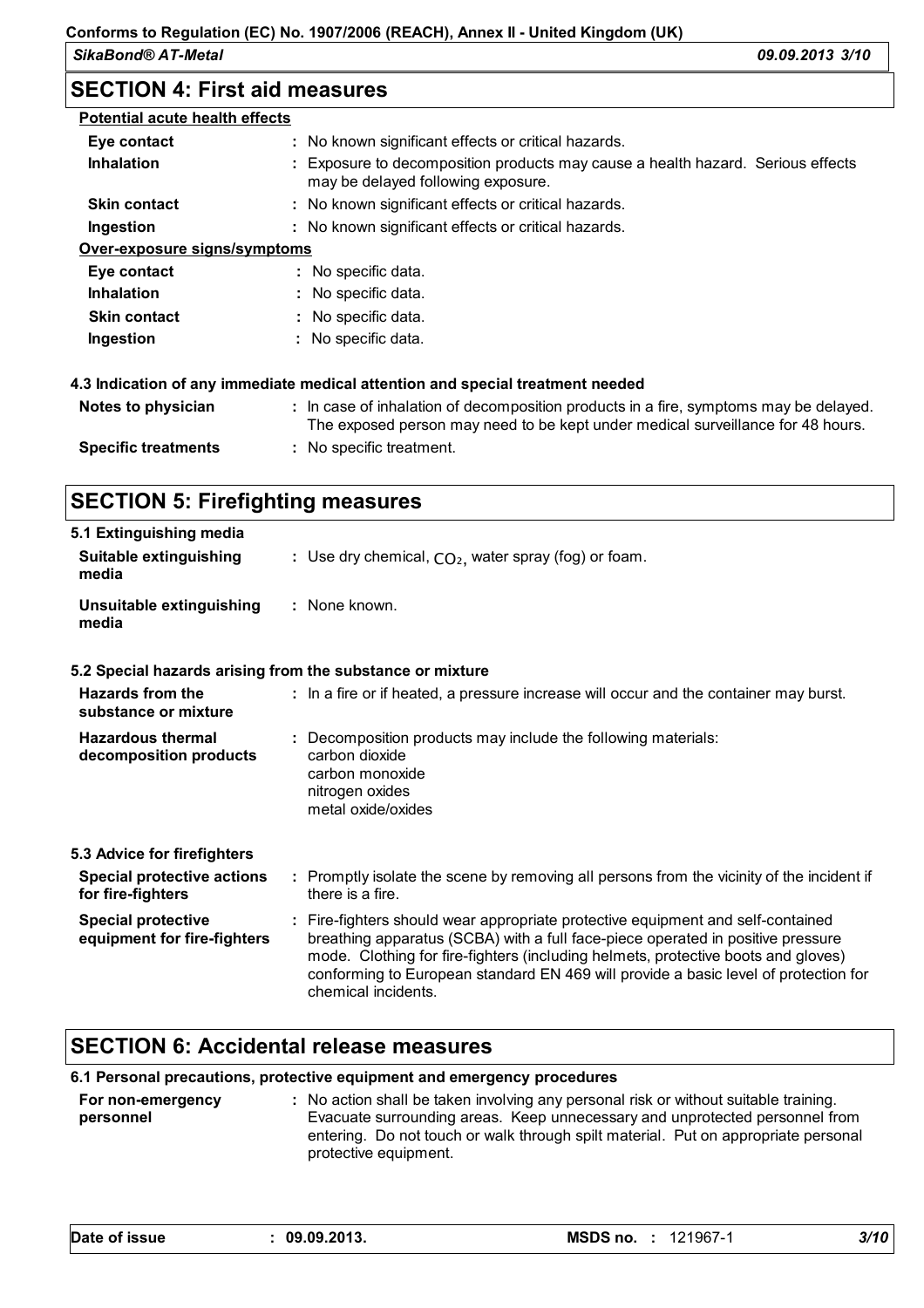*SikaBond® AT-Metal 09.09.2013 4/10*

### **SECTION 6: Accidental release measures**

| For emergency responders                | : If specialised clothing is required to deal with the spillage, take note of any<br>information in Section 8 on suitable and unsuitable materials. See also Section 8 for<br>additional information on hygiene measures.                                                                                                                                     |
|-----------------------------------------|---------------------------------------------------------------------------------------------------------------------------------------------------------------------------------------------------------------------------------------------------------------------------------------------------------------------------------------------------------------|
| <b>6.2 Environmental</b><br>precautions | : Avoid dispersal of spilt material and runoff and contact with soil, waterways, drains<br>and sewers. Inform the relevant authorities if the product has caused environmental<br>pollution (sewers, waterways, soil or air).                                                                                                                                 |
|                                         | 6.3 Methods and materials for containment and cleaning up                                                                                                                                                                                                                                                                                                     |
| <b>Small spill</b>                      | : Stop leak if without risk. Move containers from spill area. Absorb with an inert<br>material and place in an appropriate waste disposal container.                                                                                                                                                                                                          |
| Large spill                             | : Stop leak if without risk. Move containers from spill area. Prevent entry into sewers,<br>water courses, basements or confined areas. Contain and collect spillage with non-<br>combustible, absorbent material e.g. sand, earth, vermiculite or diatomaceous earth<br>and place in container for disposal according to local regulations (see Section 13). |
| 6.4 Reference to other<br>sections      | : See Section 1 for emergency contact information.<br>See Section 8 for information on appropriate personal protective equipment.<br>See Section 13 for additional waste treatment information.                                                                                                                                                               |

### **SECTION 7: Handling and storage**

| 7.1 Precautions for safe handling         |                                                                                                                                                                                                                                                                                                                                                                                                                                                         |
|-------------------------------------------|---------------------------------------------------------------------------------------------------------------------------------------------------------------------------------------------------------------------------------------------------------------------------------------------------------------------------------------------------------------------------------------------------------------------------------------------------------|
| <b>Protective measures</b>                | : Put on appropriate personal protective equipment (see Section 8). Eating, drinking<br>and smoking should be prohibited in areas where this material is handled, stored and<br>processed. Workers should wash hands and face before eating, drinking and<br>smoking. Avoid contact with eyes, skin and clothing. Keep in the original container or<br>an approved alternative made from a compatible material, kept tightly closed when<br>not in use. |
| Advice on general<br>occupational hygiene | : Eating, drinking and smoking should be prohibited in areas where this material is<br>handled, stored and processed. Workers should wash hands and face before eating,<br>drinking and smoking. Remove contaminated clothing and protective equipment<br>before entering eating areas. See also Section 8 for additional information on<br>hygiene measures.                                                                                           |

#### **7.2 Conditions for safe storage, including any incompatibilities**

Store in accordance with local regulations. Store in original container protected from direct sunlight in a dry, cool and well-ventilated area, away from incompatible materials (see Section 10) and food and drink. Keep container tightly closed and sealed until ready for use. Containers that have been opened must be carefully resealed and kept upright to prevent leakage. Do not store in unlabelled containers. Use appropriate containment to avoid environmental contamination.

#### **7.3 Specific end use(s) Recommendations :**

- : Not available.
- **Industrial sector specific : solutions** : Not available.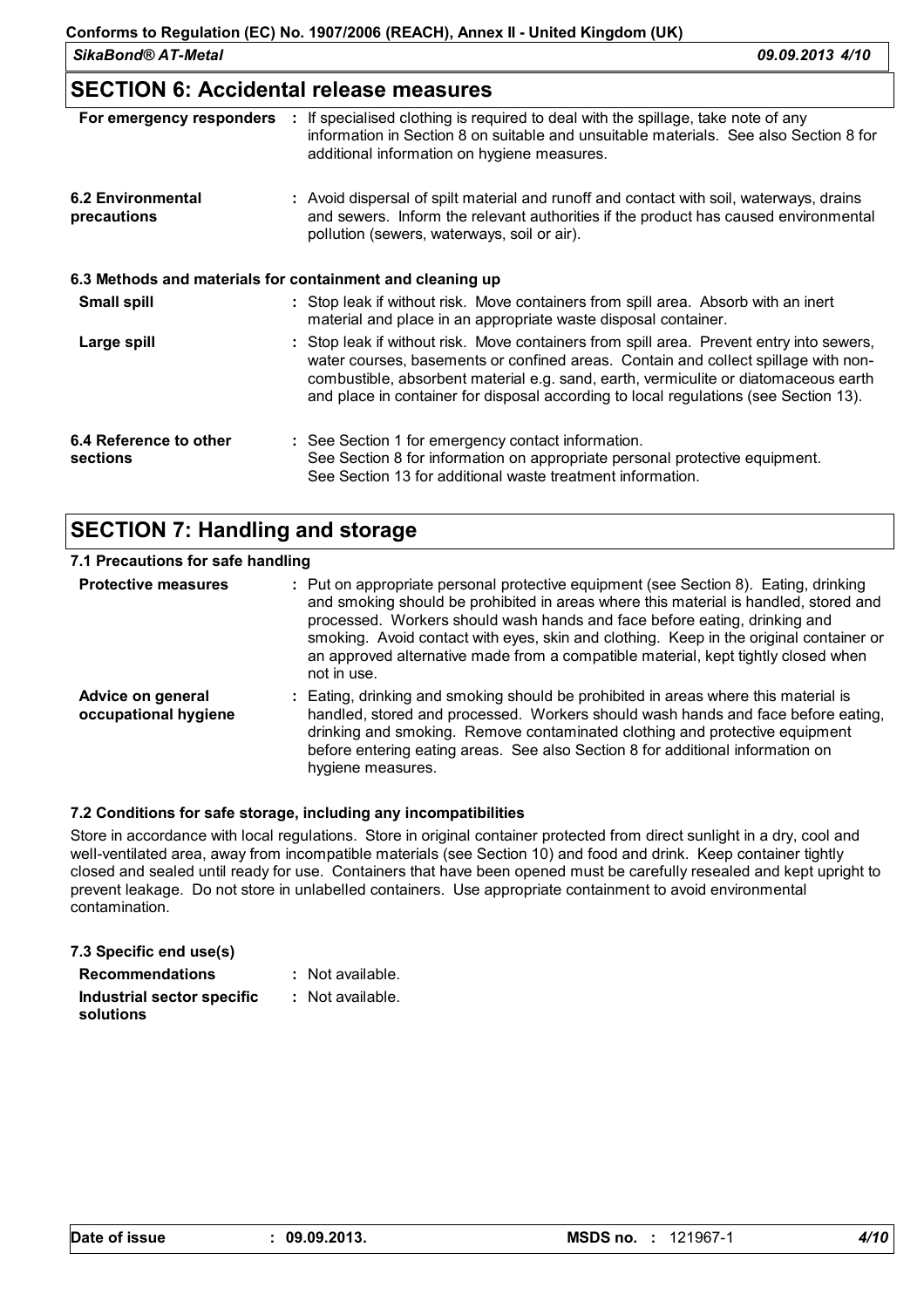*SikaBond® AT-Metal 09.09.2013 5/10*

### **SECTION 8: Exposure controls/personal protection**

The information in this section contains generic advice and guidance. Information is provided based on typical anticipated uses of the product. Additional measures might be required for bulk handling or other uses that could significantly increase worker or exposure or environmental releases.

#### **8.1 Control parameters**

#### **Occupational exposure limits**

No exposure limit value known.

| <b>Recommended monitoring</b><br>procedures |    | : If this product contains ingredients with exposure limits, personal, workplace<br>atmosphere or biological monitoring may be required to determine the effectiveness<br>of the ventilation or other control measures and/or the necessity to use respiratory<br>protective equipment. Reference should be made to European Standard EN 689 for<br>methods for the assessment of exposure by inhalation to chemical agents and<br>national guidance documents for methods for the determination of hazardous<br>substances. |
|---------------------------------------------|----|------------------------------------------------------------------------------------------------------------------------------------------------------------------------------------------------------------------------------------------------------------------------------------------------------------------------------------------------------------------------------------------------------------------------------------------------------------------------------------------------------------------------------|
| <b>DNELs/DMELs</b><br>No DELs available.    |    |                                                                                                                                                                                                                                                                                                                                                                                                                                                                                                                              |
| <b>PNECs</b><br>No PECs available.          |    |                                                                                                                                                                                                                                                                                                                                                                                                                                                                                                                              |
| 8.2 Exposure controls                       |    |                                                                                                                                                                                                                                                                                                                                                                                                                                                                                                                              |
| Appropriate engineering<br>controls         |    | : Good general ventilation should be sufficient to control worker exposure to airborne<br>contaminants. If this product contains ingredients with exposure limits, use process<br>enclosures, local exhaust ventilation or other engineering controls to keep worker<br>exposure below any recommended or statutory limits.                                                                                                                                                                                                  |
| <b>Individual protection measures</b>       |    |                                                                                                                                                                                                                                                                                                                                                                                                                                                                                                                              |
| <b>Hygiene measures</b>                     |    | : Wash hands, forearms and face thoroughly after handling chemical products, before<br>eating, smoking and using the lavatory and at the end of the working period.<br>Appropriate techniques should be used to remove potentially contaminated clothing.<br>Wash contaminated clothing before reusing.                                                                                                                                                                                                                      |
| <b>Eye/face protection</b>                  | ÷  | Safety eyewear complying with an approved standard should be used when a risk<br>assessment indicates this is necessary to avoid exposure to liquid splashes, mists,<br>gases or dusts.                                                                                                                                                                                                                                                                                                                                      |
| <b>Skin protection</b>                      |    |                                                                                                                                                                                                                                                                                                                                                                                                                                                                                                                              |
| <b>Hand protection</b>                      |    | : Chemical-resistant, impervious gloves complying with an approved standard should<br>be worn at all times when handling chemical products if a risk assessment indicates<br>this is necessary. Reference number EN 374. Recommended: Butyl rubber/nitrile<br>rubber gloves.                                                                                                                                                                                                                                                 |
| <b>Body protection</b>                      |    | : Personal protective equipment for the body should be selected based on the task<br>being performed and the risks involved and should be approved by a specialist<br>before handling this product. Recommended: Use barrier skin cream.                                                                                                                                                                                                                                                                                     |
| Other skin protection                       |    | : Appropriate footwear and any additional skin protection measures should be<br>selected based on the task being performed and the risks involved and should be<br>approved by a specialist before handling this product.                                                                                                                                                                                                                                                                                                    |
| <b>Respiratory protection</b>               |    | No special measures required.                                                                                                                                                                                                                                                                                                                                                                                                                                                                                                |
| <b>Environmental exposure</b><br>controls   | ÷. | Emissions from ventilation or work process equipment should be checked to ensure<br>they comply with the requirements of environmental protection legislation. In some<br>cases, fume scrubbers, filters or engineering modifications to the process equipment<br>will be necessary to reduce emissions to acceptable levels.                                                                                                                                                                                                |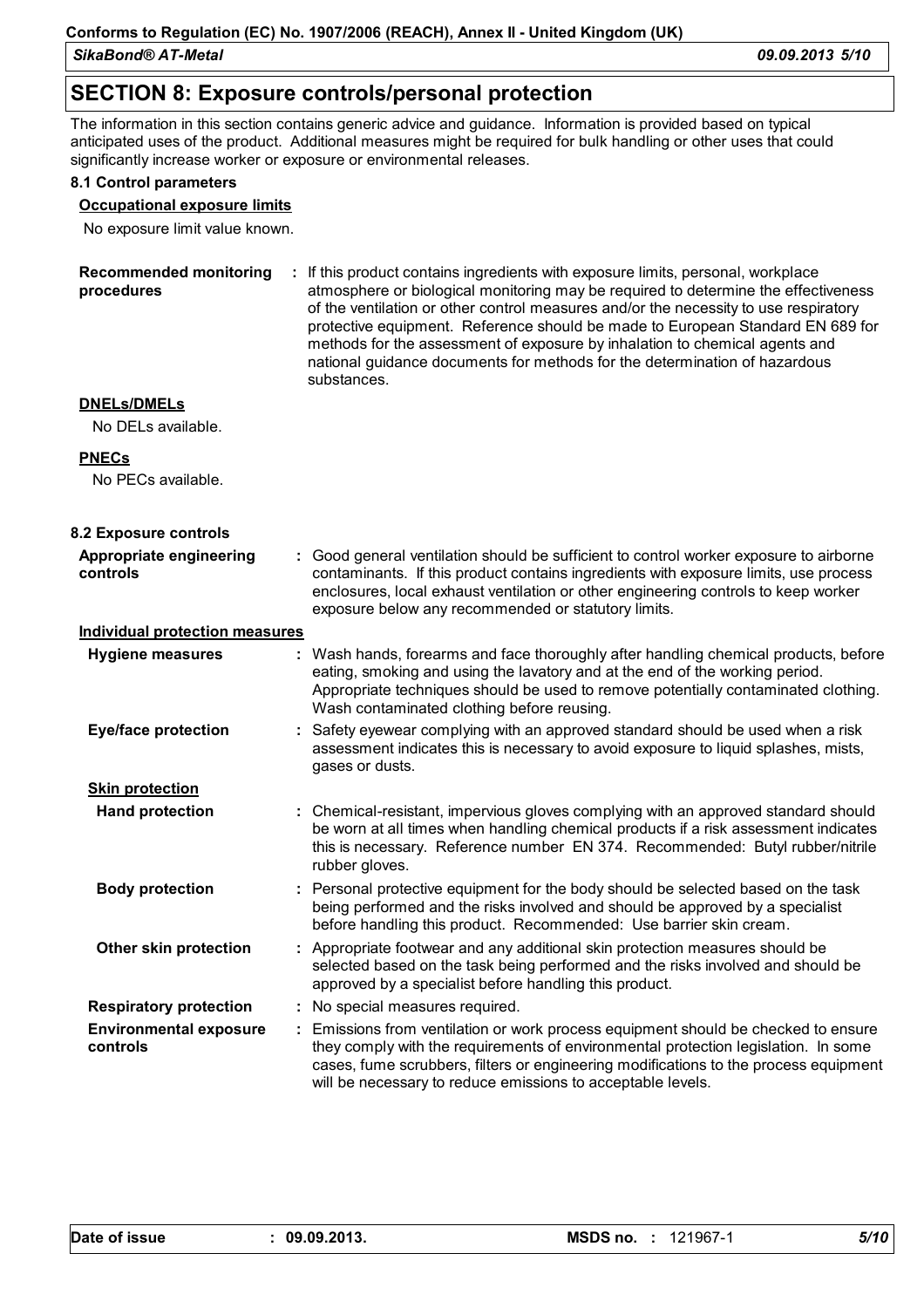# **SECTION 9: Physical and chemical properties**

### **9.1 Information on basic physical and chemical properties**

| <b>Physical state</b>                                              |   | Paste.                                                 |
|--------------------------------------------------------------------|---|--------------------------------------------------------|
| Colour                                                             |   | Various.                                               |
| Odour                                                              |   | Characteristic.                                        |
| <b>Odour threshold</b>                                             |   | Not available.                                         |
| рH                                                                 |   | Not available.                                         |
| <b>Melting point/freezing point</b>                                |   | : Not available.                                       |
| Initial boiling point and boiling<br>range                         |   | : Not available.                                       |
| <b>Flash point</b>                                                 |   | Closed cup: >101°C                                     |
| <b>Evaporation rate</b>                                            |   | Not available.                                         |
| Flammability (solid, gas)                                          |   | Not available.                                         |
| <b>Burning time</b>                                                |   | Not applicable.                                        |
| <b>Burning rate</b>                                                |   | Not applicable.                                        |
| <b>Upper/lower flammability or</b><br>explosive limits             |   | : Not applicable.                                      |
| Vapour pressure                                                    |   | Not applicable.                                        |
| <b>Vapour density</b>                                              | ÷ | Not available.                                         |
| <b>Density</b>                                                     |   | ~1.38 g/cm <sup>3</sup> [20°C (68°F)]                  |
| <b>Relative density</b>                                            |   | Not available.                                         |
| Solubility(ies)                                                    |   | Insoluble in the following materials: water            |
| <b>Partition coefficient: n-octanol/ : Not available.</b><br>water |   |                                                        |
| <b>Auto-ignition temperature</b>                                   |   | : Not applicable.                                      |
| <b>Decomposition temperature</b>                                   |   | Not available.                                         |
| <b>Viscosity</b>                                                   |   | Kinematic (40 $^{\circ}$ C): >0.205 cm <sup>2</sup> /s |
| <b>Explosive properties</b>                                        |   | : Not available.                                       |
| <b>Oxidising properties</b>                                        |   | Not available.                                         |
|                                                                    |   |                                                        |

#### **9.2 Other information**

No additional information.

| <b>SECTION 10: Stability and reactivity</b>     |  |                                                                                                           |
|-------------------------------------------------|--|-----------------------------------------------------------------------------------------------------------|
| <b>10.1 Reactivity</b>                          |  | : No specific test data related to reactivity available for this product or its ingredients.              |
| <b>10.2 Chemical stability</b>                  |  | : The product is stable.                                                                                  |
| 10.3 Possibility of<br>hazardous reactions      |  | : Under normal conditions of storage and use, hazardous reactions will not occur.                         |
| 10.4 Conditions to avoid                        |  | : No specific data.                                                                                       |
| 10.5 Incompatible materials                     |  | : No specific data.                                                                                       |
| <b>10.6 Hazardous</b><br>decomposition products |  | : Under normal conditions of storage and use, hazardous decomposition products<br>should not be produced. |

| Date of issue | 09.09.2013. | MSDS no.<br>121967-1<br>л. | 6/10 |
|---------------|-------------|----------------------------|------|
|               |             |                            |      |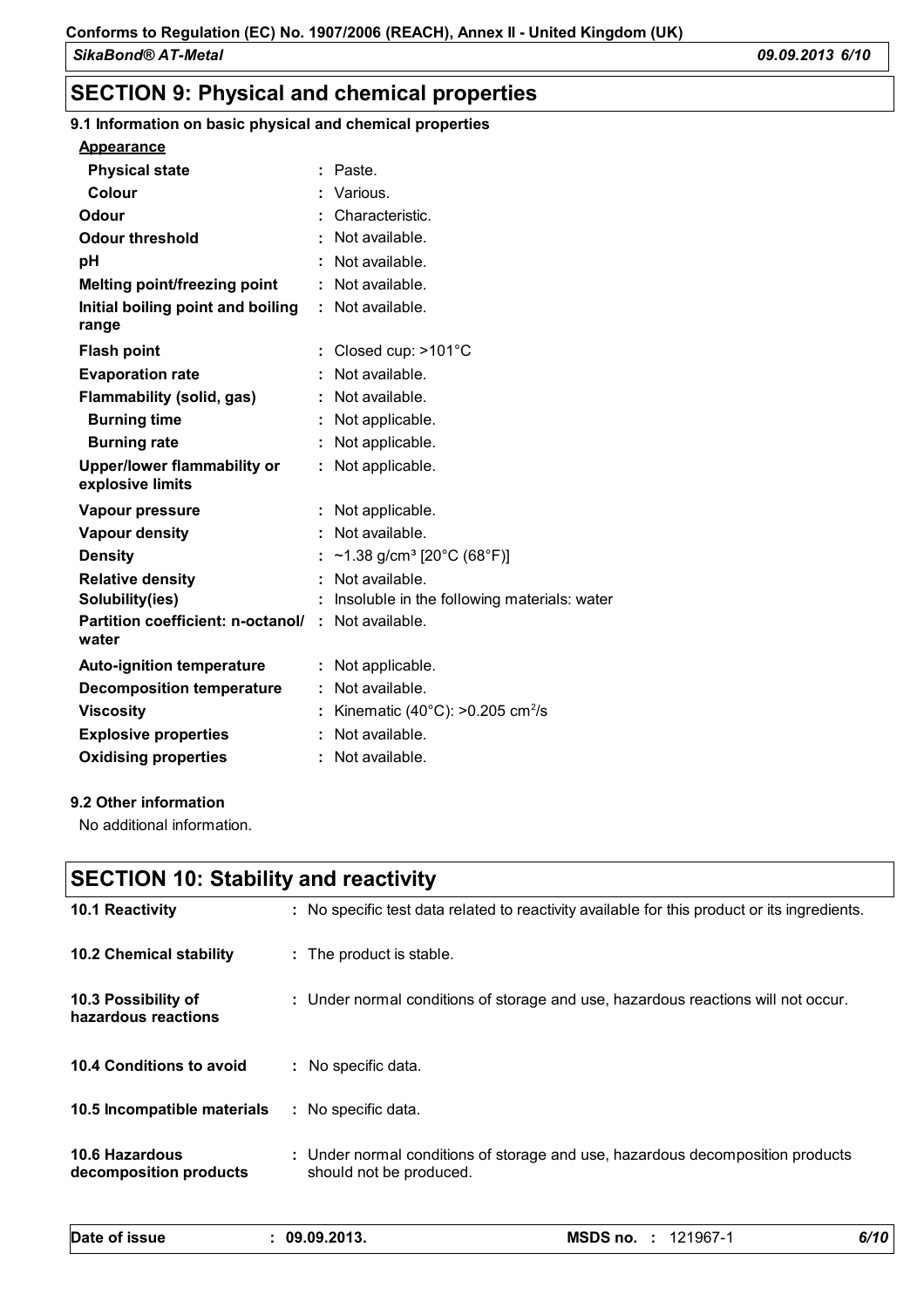# **SECTION 11: Toxicological information**

| 11.1 Information on toxicological effects       |                                                                                          |
|-------------------------------------------------|------------------------------------------------------------------------------------------|
| <b>Acute toxicity</b>                           |                                                                                          |
| <b>Conclusion/Summary</b>                       | : Not available.                                                                         |
| <b>Irritation/Corrosion</b>                     |                                                                                          |
| <b>Conclusion/Summary</b>                       | : Not available.                                                                         |
| <b>Sensitisation</b>                            |                                                                                          |
| <b>Conclusion/Summary</b>                       | : Not available.                                                                         |
| <b>Mutagenicity</b>                             |                                                                                          |
| <b>Conclusion/Summary</b>                       | : Not available.                                                                         |
| Carcinogenicity                                 |                                                                                          |
| <b>Conclusion/Summary</b>                       | : Not available.                                                                         |
| <b>Reproductive toxicity</b>                    |                                                                                          |
| <b>Conclusion/Summary</b>                       | : Not available.                                                                         |
| <b>Teratogenicity</b>                           |                                                                                          |
| <b>Conclusion/Summary</b>                       | : Not available.                                                                         |
|                                                 |                                                                                          |
| Information on the likely<br>routes of exposure | $:$ Not available.                                                                       |
| <b>Potential acute health effects</b>           |                                                                                          |
| Eye contact                                     | : May cause eye irritation.                                                              |
| <b>Inhalation</b>                               | May cause irritation.                                                                    |
| <b>Skin contact</b>                             | : May cause skin irritation.                                                             |
| Ingestion                                       | : Can cause gastrointestinal disturbances.                                               |
|                                                 |                                                                                          |
|                                                 | Delayed and immediate effects and also chronic effects from short and long term exposure |
| <b>Short term exposure</b>                      |                                                                                          |
| <b>Potential immediate</b><br>effects           | : Not available.                                                                         |
| <b>Potential delayed effects</b>                | : Not available.                                                                         |
| Long term exposure                              |                                                                                          |
| <b>Potential immediate</b><br>effects           | : Not available.                                                                         |
| <b>Potential delayed effects</b>                | : Not available.                                                                         |
| Potential chronic health effects                |                                                                                          |
| Not available.                                  |                                                                                          |
| <b>Conclusion/Summary</b>                       | : Not available.                                                                         |
| General                                         | No known significant effects or critical hazards.                                        |
|                                                 |                                                                                          |

- **Carcinogenicity :** No known significant effects or critical hazards.
- **Mutagenicity :** No known significant effects or critical hazards.
	- **Teratogenicity :** No known significant effects or critical hazards. **Developmental effects :** No known significant effects or critical hazards.
- **Fertility effects :** No known significant effects or critical hazards.
- **Other information :** : Not available.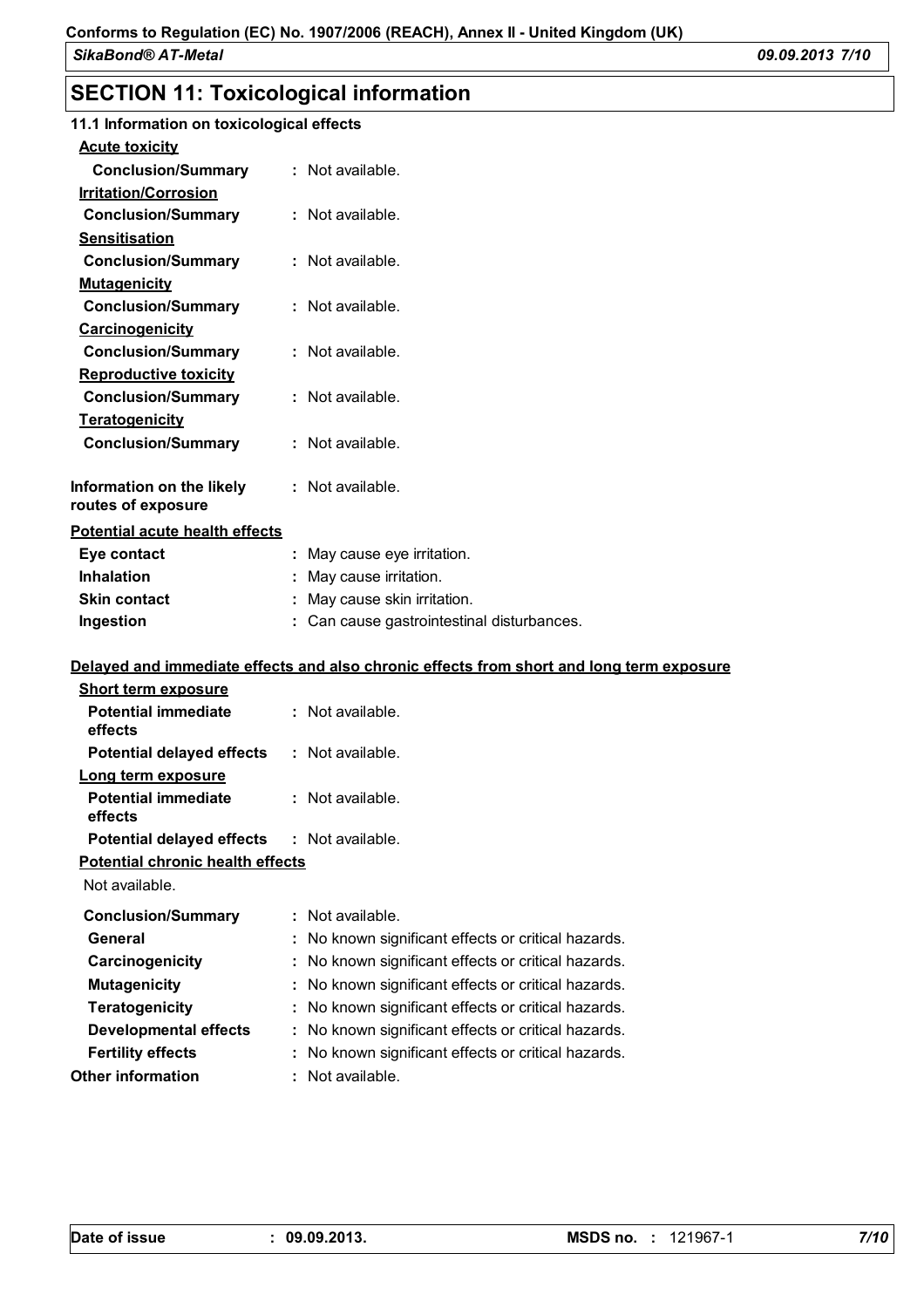### **SECTION 12: Ecological information**

| <b>12.1 Toxicity</b><br><b>Conclusion/Summary</b> | $:$ Not available.                                  |  |  |  |
|---------------------------------------------------|-----------------------------------------------------|--|--|--|
| 12.2 Persistence and degradability                |                                                     |  |  |  |
| Conclusion/Summary : Not available.               |                                                     |  |  |  |
| 12.3 Bioaccumulative potential<br>Not available.  |                                                     |  |  |  |
| 12.4 Mobility in soil                             |                                                     |  |  |  |
| Soil/water partition<br>coefficient $(K_{oc})$    | : Not available.                                    |  |  |  |
| <b>Mobility</b>                                   | : Not available.                                    |  |  |  |
| 12.5 Results of PBT and vPvB assessment           |                                                     |  |  |  |
| <b>PBT</b>                                        | : Not applicable.                                   |  |  |  |
| <b>vPvB</b>                                       | : Not applicable.                                   |  |  |  |
| 12.6 Other adverse effects                        | : No known significant effects or critical hazards. |  |  |  |

### **SECTION 13: Disposal considerations**

#### **Methods of disposal : 13.1 Waste treatment methods Product** The generation of waste should be avoided or minimised wherever possible. Disposal of this product, solutions and any by-products should at all times comply with the requirements of environmental protection and waste disposal legislation and any regional local authority requirements. Dispose of surplus and non-recyclable products via a licensed waste disposal contractor. Waste should not be disposed of untreated to the sewer unless fully compliant with the requirements of all authorities with jurisdiction. **Hazardous waste :** Within the present knowledge of the supplier, this product is not regarded as hazardous waste, as defined by EU Directive 91/689/EEC.

#### **European waste catalogue (EWC)**

| Waste code | <b>Waste designation</b>                                                                                                                                                                                                                                                                       |  |  |  |
|------------|------------------------------------------------------------------------------------------------------------------------------------------------------------------------------------------------------------------------------------------------------------------------------------------------|--|--|--|
| 08 04 10   | waste adhesives and sealants other than those mentioned in 08 04 09                                                                                                                                                                                                                            |  |  |  |
| Packaging  | : Completely emptied packaging or practically empty packaging containing dried/cured<br>residues, once relieved of all pressure can be disposed of as non-hazardous waste.<br>Packaging may still contain hazardous residues and disposal should undertaken by a<br>licensed waste contractor. |  |  |  |
|            | Any disposal practice must be in compliance with local and national laws and<br>regulations.                                                                                                                                                                                                   |  |  |  |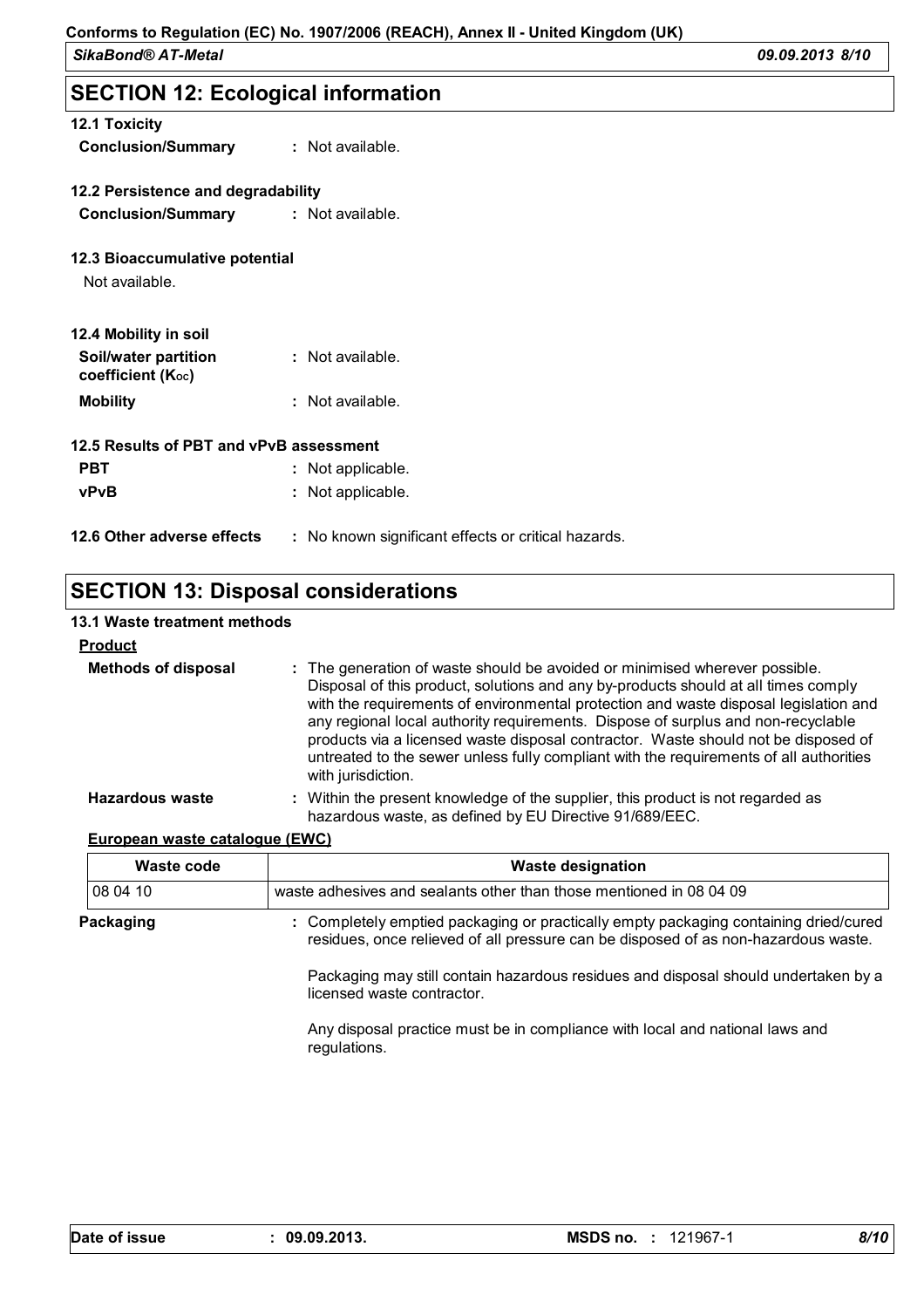# **SECTION 14: Transport information**

|                                    | <b>ADR/RID - ADN</b>     | <b>IMDG</b>              | <b>IATA</b>    |
|------------------------------------|--------------------------|--------------------------|----------------|
| 14.1 UN number                     | Not regulated.           | Not regulated.           | Not regulated. |
| 14.2 UN proper<br>shipping name    |                          |                          |                |
| 14.3 Transport<br>hazard class(es) | $\overline{\phantom{0}}$ | $\overline{\phantom{a}}$ |                |
| 14.4 Packing group  -              |                          | $\overline{\phantom{a}}$ |                |
| 14.5<br>Environmental<br>hazards   | <b>No</b>                | No                       | No             |
| <b>Additional</b><br>information   | $\overline{\phantom{0}}$ | -                        |                |

**14.7 Transport in bulk according to Annex II of MARPOL 73/78 and the IBC Code :** Not available.

# **SECTION 15: Regulatory information**

### **15.1 Safety, health and environmental regulations/legislation specific for the substance or mixture EU Regulation (EC) No. 1907/2006 (REACH)**

#### **Annex XIV - List of substances subject to authorisation**

### **Annex XIV** None of the components are listed (=> 0.1 %).

#### **Substances of very high concern**

None of the components are listed (=> 0.1 %).

| <b>Annex XVII - Restrictions : Not applicable.</b><br>on the manufacture,<br>placing on the market and<br>use of certain dangerous<br>substances, mixtures and<br>articles |                                                                                                                                                                                                                                                                                  |
|----------------------------------------------------------------------------------------------------------------------------------------------------------------------------|----------------------------------------------------------------------------------------------------------------------------------------------------------------------------------------------------------------------------------------------------------------------------------|
| VOC content (EU)                                                                                                                                                           | : VOC (w/w): $0.05\%$                                                                                                                                                                                                                                                            |
| <b>Other EU regulations</b>                                                                                                                                                |                                                                                                                                                                                                                                                                                  |
| <b>REACH Information:</b>                                                                                                                                                  | : All substances contained in our Products are<br>- preregistered or registered by our upstream suppliers, and/or<br>- preregistered or registered by us, and/or<br>- excluded from the regulation, and/or<br>- exempted from the registration.                                  |
| <b>Europe inventory</b>                                                                                                                                                    | : Not available.                                                                                                                                                                                                                                                                 |
| <b>References</b>                                                                                                                                                          | : Chemicals (Hazard Information and Packaging for Supply) Regulations 2009 (CHIP<br>4)<br>Control of Substances Hazardous to Health Regulations 2002 (COSHH) (as<br>amended)<br>Health & Safety at Work Act 1974<br>The Environmental Protection (Duty of Care) Regulations 1991 |

| Date of issue | 09.09.2013. | <b>MSDS no. : 121967-1</b> | 9/10 |
|---------------|-------------|----------------------------|------|
|---------------|-------------|----------------------------|------|